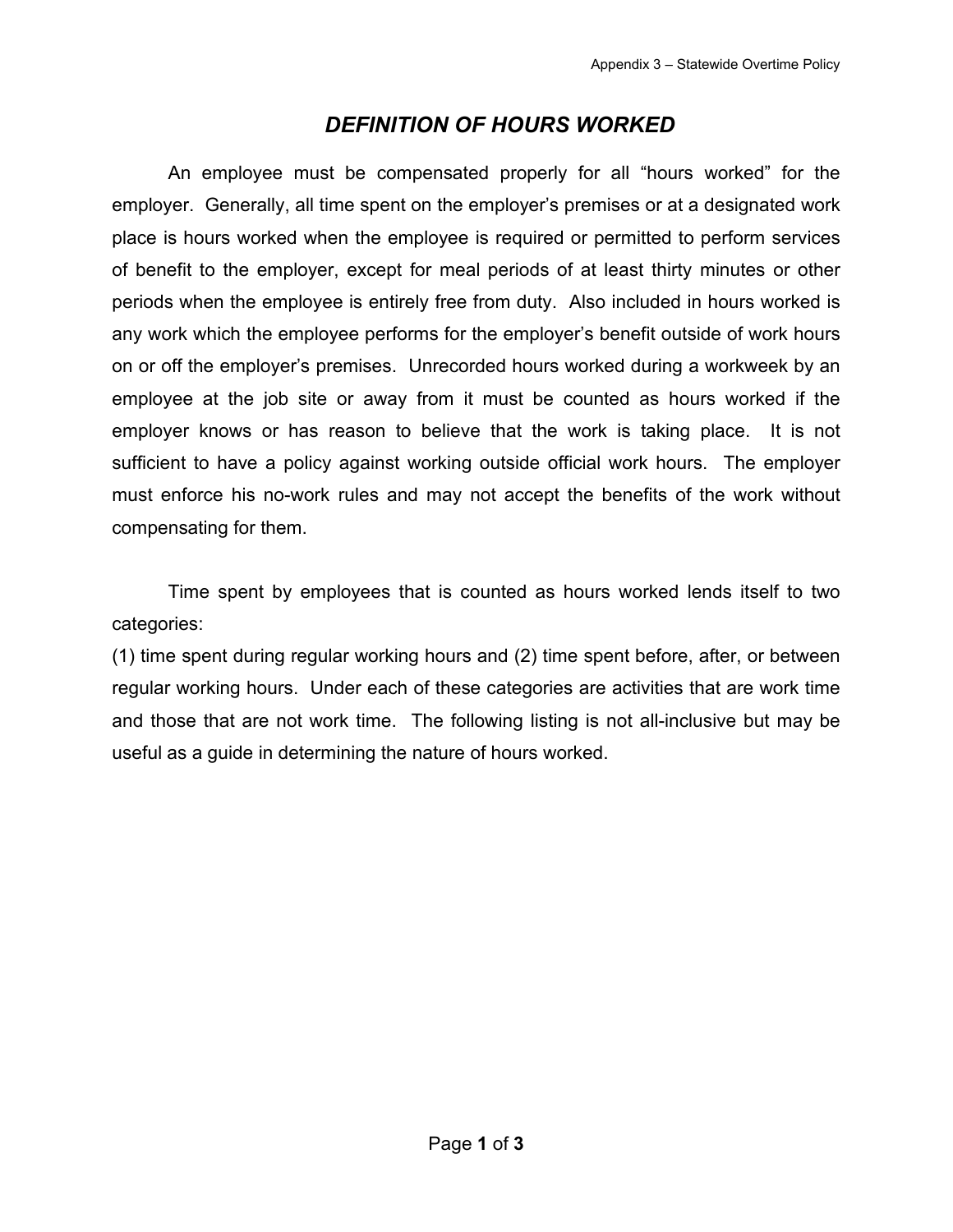# **TIME SPENT DURING REGULAR WORKING HOURS**

#### **Work Time**

- Charitable work requested or controlled by employer
- **Fire Drills**
- Time spent by an employee presenting and processing his own personal grievance through the established grievance procedure
- Meal periods (1) if employees are not free from active or inactive performance of duties; (2) if too short to be useful to employees (1/2 hour usually required)
- Job-related medical attention during work hours at employer's direction
- Principal activities
- Rest periods of 20 minutes or less
- Sleeping time if tour of duty is less than 24 hours
- Stand-by time (1) during lunch periods; (2) during work shutdowns
- Training programs required by employer
- Traveling during work hours (1) from one work site to another; (2) out of town; (3) when required to perform work
- Waiting (1) by truck driver standing guard during loading; (2) for work after reporting time; (3) while on duty

### **Not Work Time**

- Meal periods involving no duties and lasting  $\frac{1}{2}$  hour or longer
- Medical attention which is not job related
- Sleeping time up to 8 hours if tour of duty is 24 hours or longer
- **Absences**
- Paid leave time (1) Vacation time; (2) Military training leave; (3) Sick leave time; (4) Holidays not worked; (5) Jury duty time; (6) Compensatory time off; (7) Voting time
- Waiting after relieved from duty or for definite length of time useful to employee